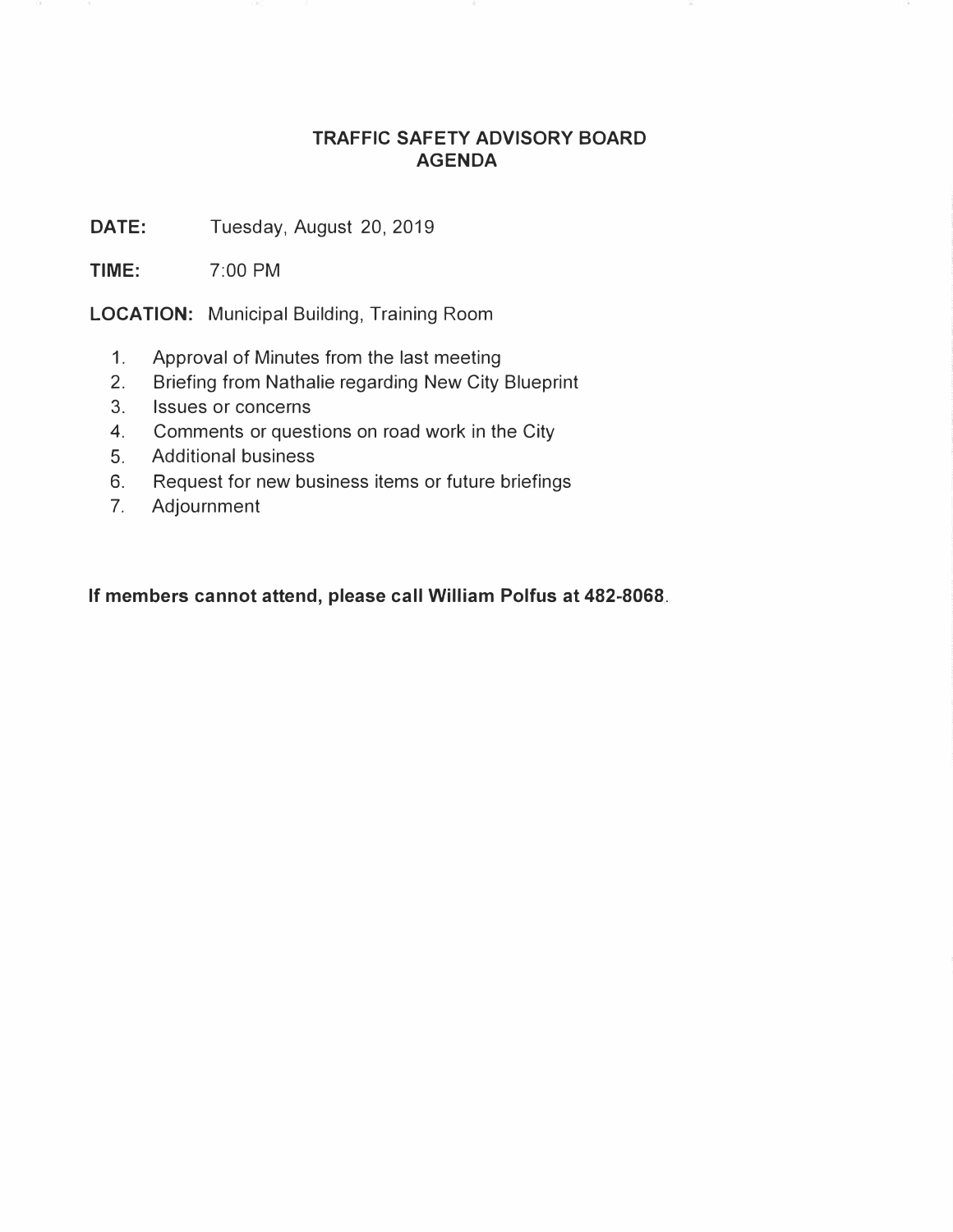## TRAFFIC SAFETY ADVISORY BOARD AGENDA

DATE: Tuesday, July 16, 2019

TIME: 7:00 PM

LOCATION: Municipal Building, Training Room

1. No regular meeting this month due to lack of activity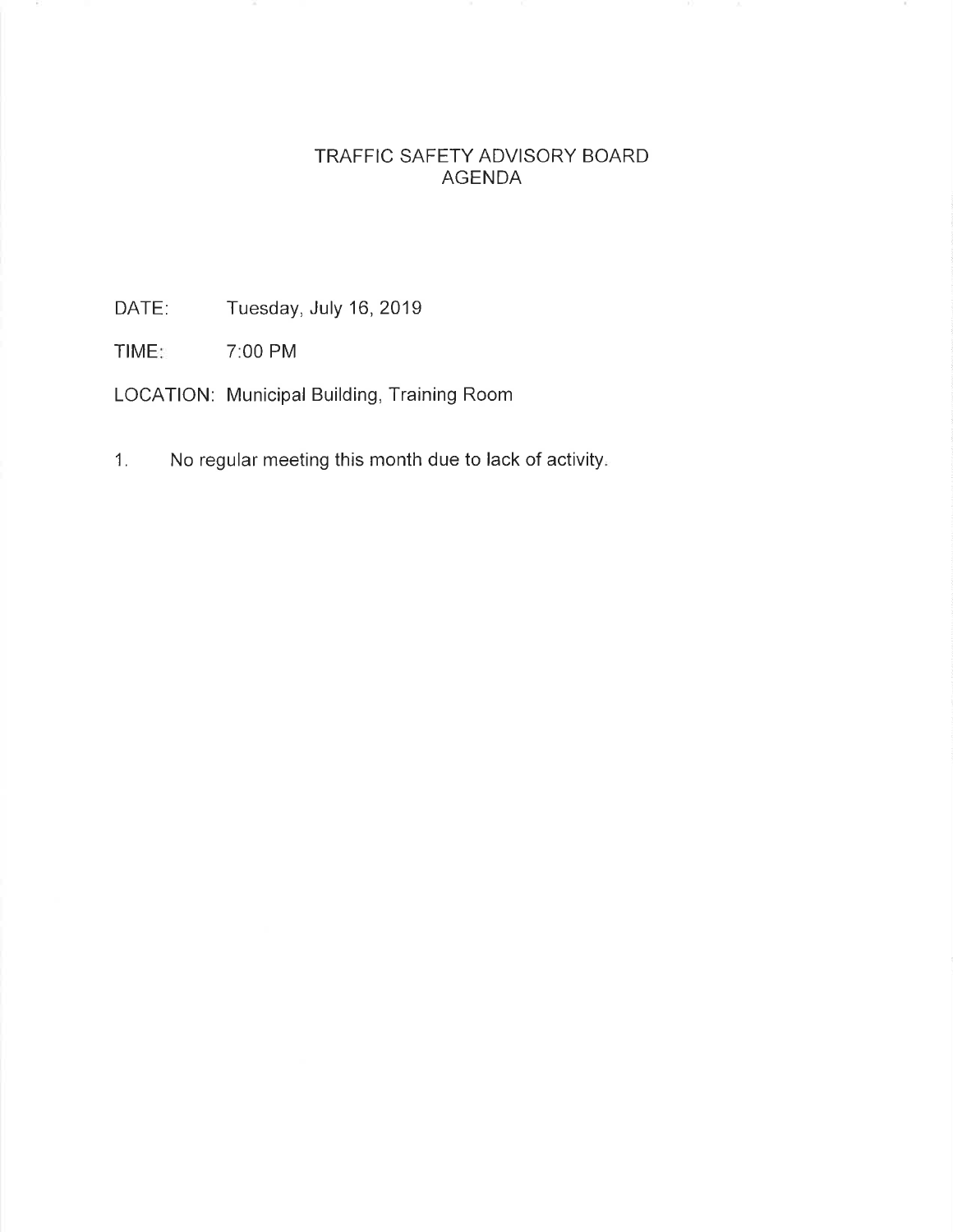TRAFFIC SAFETY ADVISORY BOARD MINUTES June 18, 2019



The June meeting of the Traffic Safety Advisory Board was held Tuesday, June 18, 2019 in the Training Room of the Municipal Building (Room 104). The meeting was called to order at 7:04 PM.

Present were

Roger Flynn Jane Shelton Melissa McMahan Jana Humphrey William Polfus llona Kaczocha Ronald Linkins Marty Adler-Jasny

Absent were

Alexis Hammond Andrew Howe Colin Loring

Guest:

Ellen Zavisca Knoxville Regional TPO

- 1.. The minutes from the May 21.,2019 meeting were unanimously approved with the following changes:
	- a. Number 2'fist' to 'first'
	- b. Number 5A motion passed unanimously, was not recorded in minutes
	- c. Renumber items:
		- i. 2 'lssues or concern' to <sup>6</sup>
		- ii.  $\,$  3 'Comments or questions on road work in the city' to 7
		- iii. 4 'Additional business' to 8
		- iv. 5 'Request for new business items or future briefings' to <sup>9</sup>
		- v. 6 'Adjournment' to 10
- 2. Guest Ellen Zavisca, Knoxville Regional TPO
	- a. For  $OR 11$  crashes per year reported to police
		- i. More often pedestrian and bike crashes
	- b. Discussion regarding bike lane size, bike/driver safety
	- c. What can we do as a board
		- i. Review data, provide information, guide council, use KRTPO as a resource
		- ii. Leading pedestrian interval, marked crosswalks, tightening up intersections